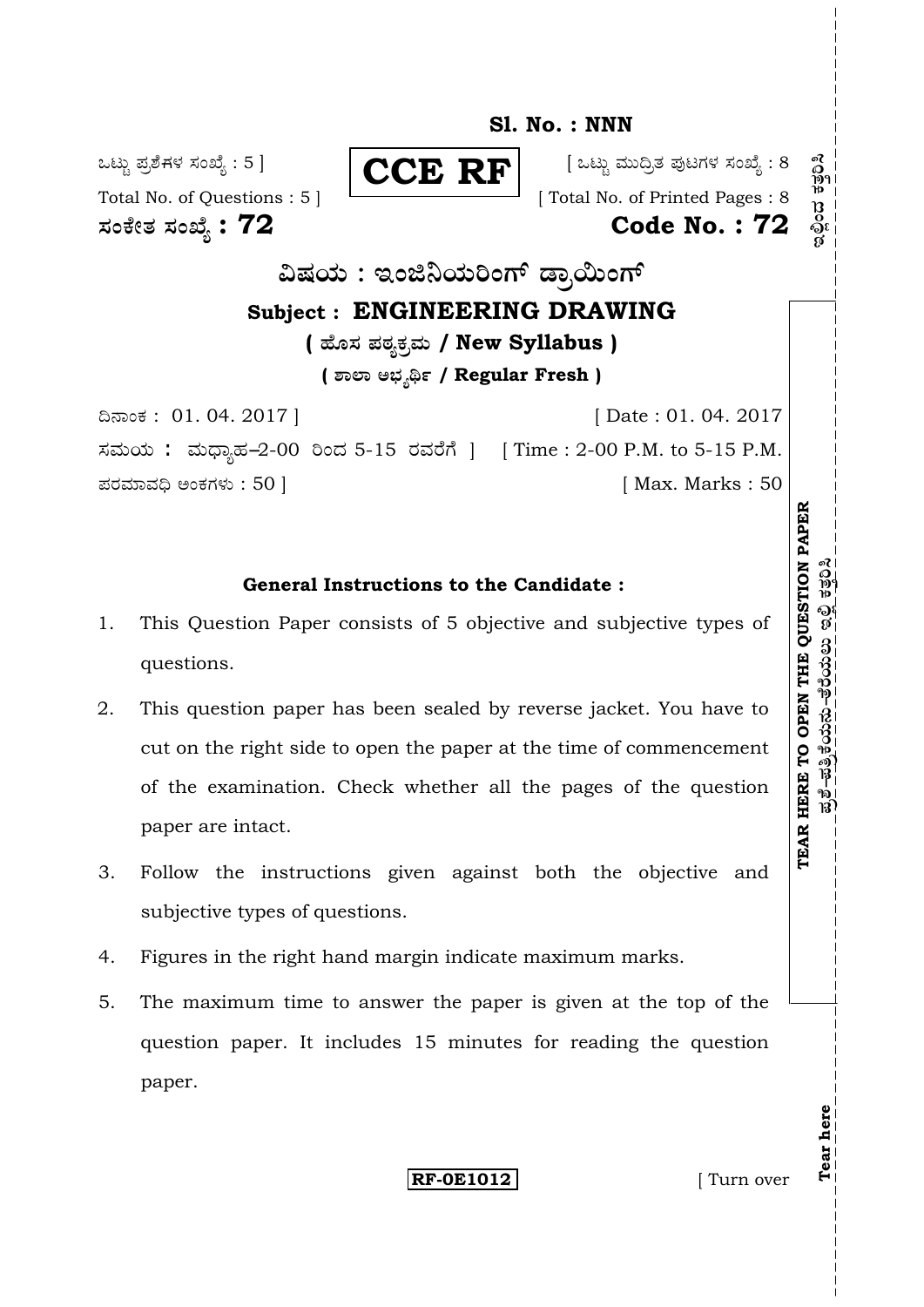*Instructions :* i) Answer *all* the questions. ii) Retain the constructional details. iii) All dimensions are in mm.

- iv) Use first angle projection only.
- v) Missing dimensions may be assumed.
- vi) All drawings should be drawn in drawing sheet only.
- 1. a) Fill in the blanks with the correct figure/word(s) by selecting from the choices given in the brackets :  $5 \times 1 = 5$

i) Hidden lines are drawn as ........................... .

 ( *dashed narrow line, dashed wide line, long dashed-dotted narrow line* )

ii) The unit of R.F. is ........................... .

( *centimetre, metre, no unit* )

iii) The front view of an object projected on the ...............................

( *horizontal plane, profile plane, vertical plane* )

### **RF-0E1012**

#### **72** 2 **CCE RF**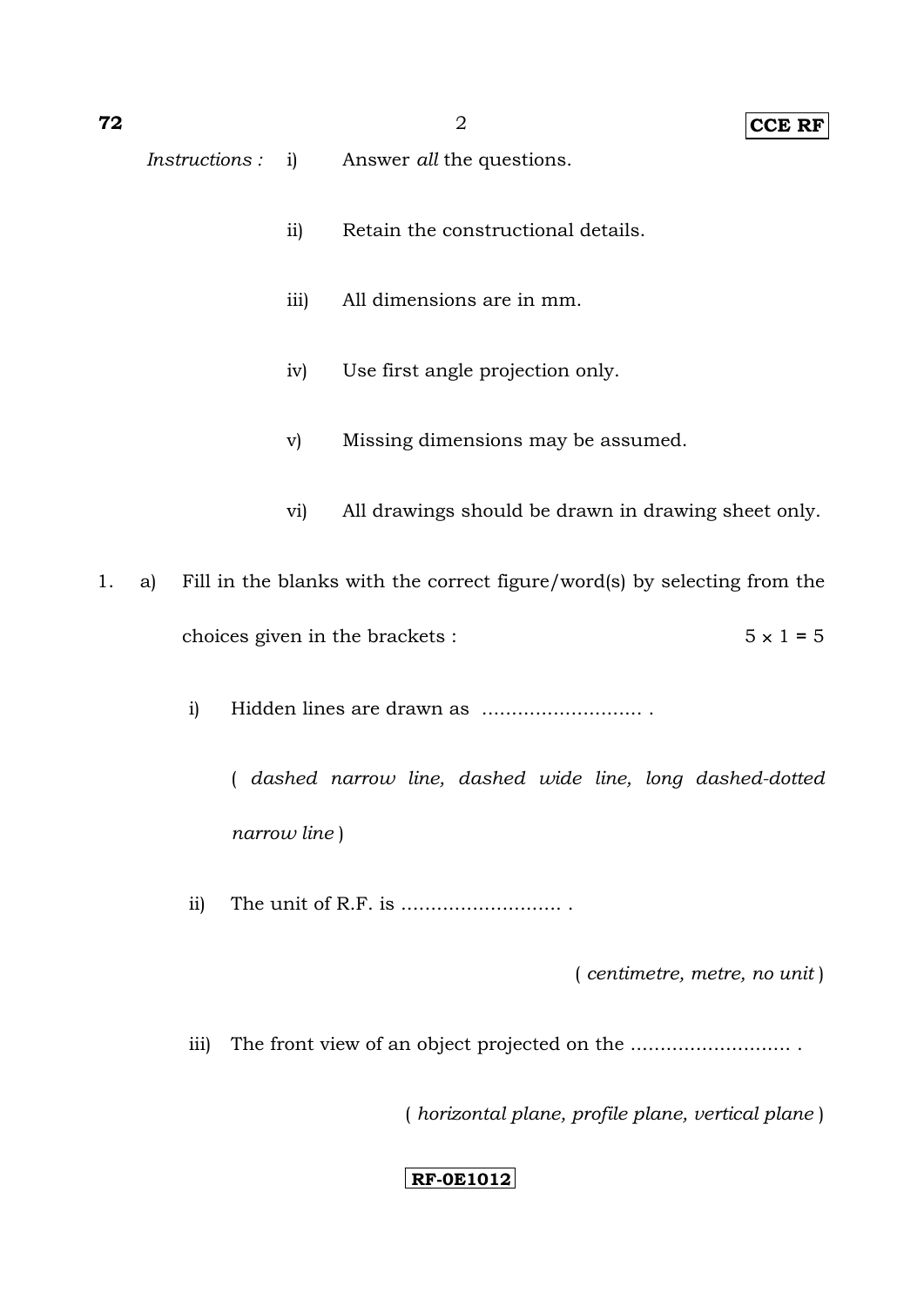## **CCE RF** 3 **72**

iv) When a right circular cone is cut by a plane passing through apex the curve obtained is .......................... .

( *circle, ellipse, triangle* )

v) Knuckle threads are used in .......................... .

( *electrical bulbs, bench vice, lead screw of a lathe* )

**RF-0E1012** [ Turn over

b) Match the following :  $5 \times 1 = 5$ 

|               | <b>Group A</b> |              | <b>Group B</b>                                     |
|---------------|----------------|--------------|----------------------------------------------------|
| i)            |                |              | Addendum a) innermost part of a thread             |
| ii)           |                |              | Dedendum b) outermost part of a thread             |
| iii)          | Crest          |              | c) distance between creast and root                |
| iv)           | Root           | $\mathbf{d}$ | measured parallel to the axis of the thread        |
| $\mathbf{v})$ | Pitch          | $\epsilon$ ) | radial height of the tooth above the pitch circle  |
|               |                | f)           | radial height of the tooth below the pitch circle. |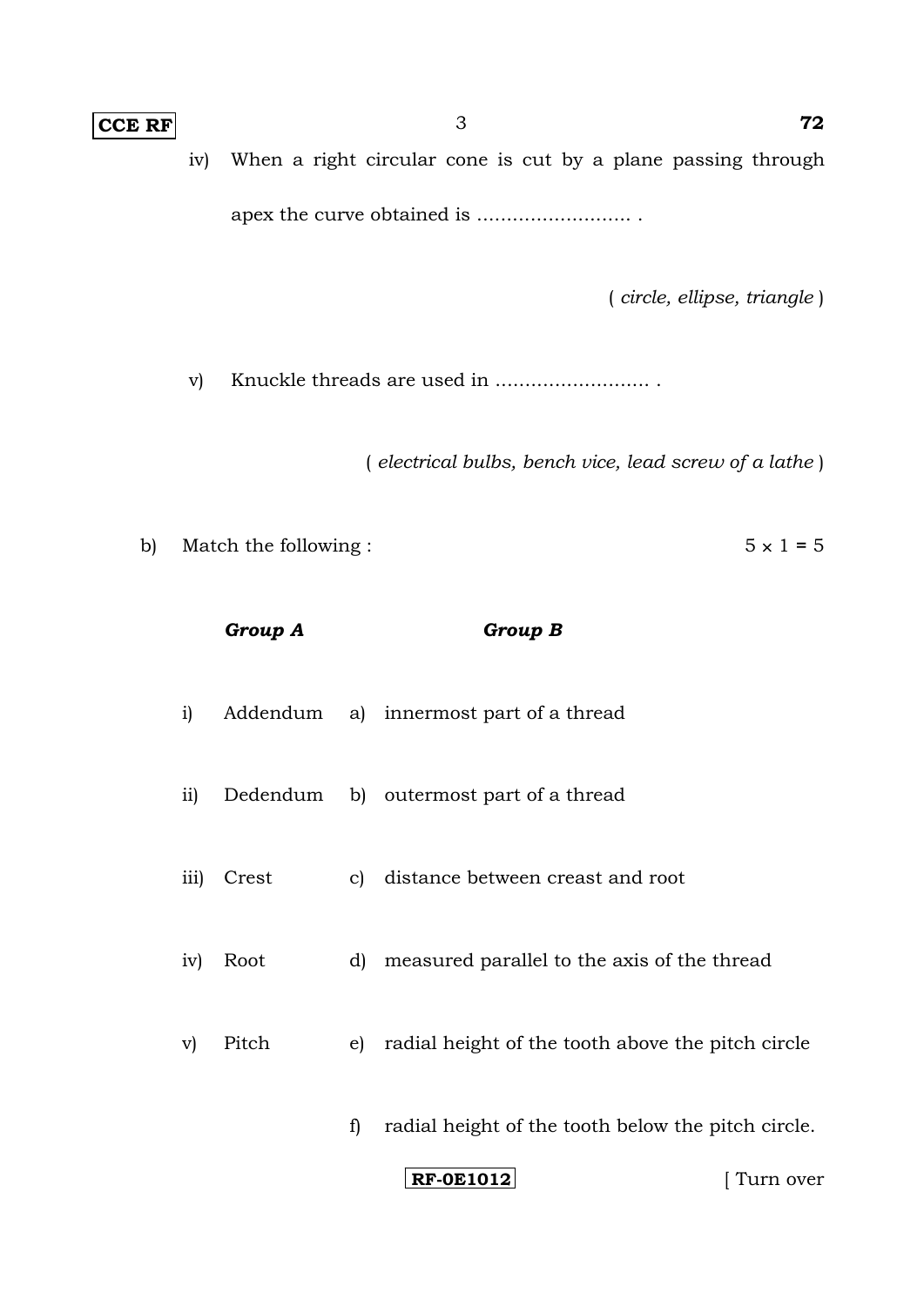#### **72** 4 **CCE RF**

2. a) Print the following in single stroke vertical capital letters of height 18 mm with 6 : 5 ratio. 5

#### 'CLUTCHES'

- b) A length of 2 decimetre is represented by 5 centimetre. Find the R.F. and construct a plain scale to measure up to 8 decimetre.  $\frac{5}{5}$
- 3. a) Plot an ellipse having major axis 130 mm and the focal points 100 mm apart by intersecting arc method. 5
	- b) Draw a hyperbola when half the transverse axis is 90 mm, the abscissa is 60 mm and double ordinate is 150 mm.
- 4. a) Draw the basic types of lines recommended by bureau of Indian standards. 3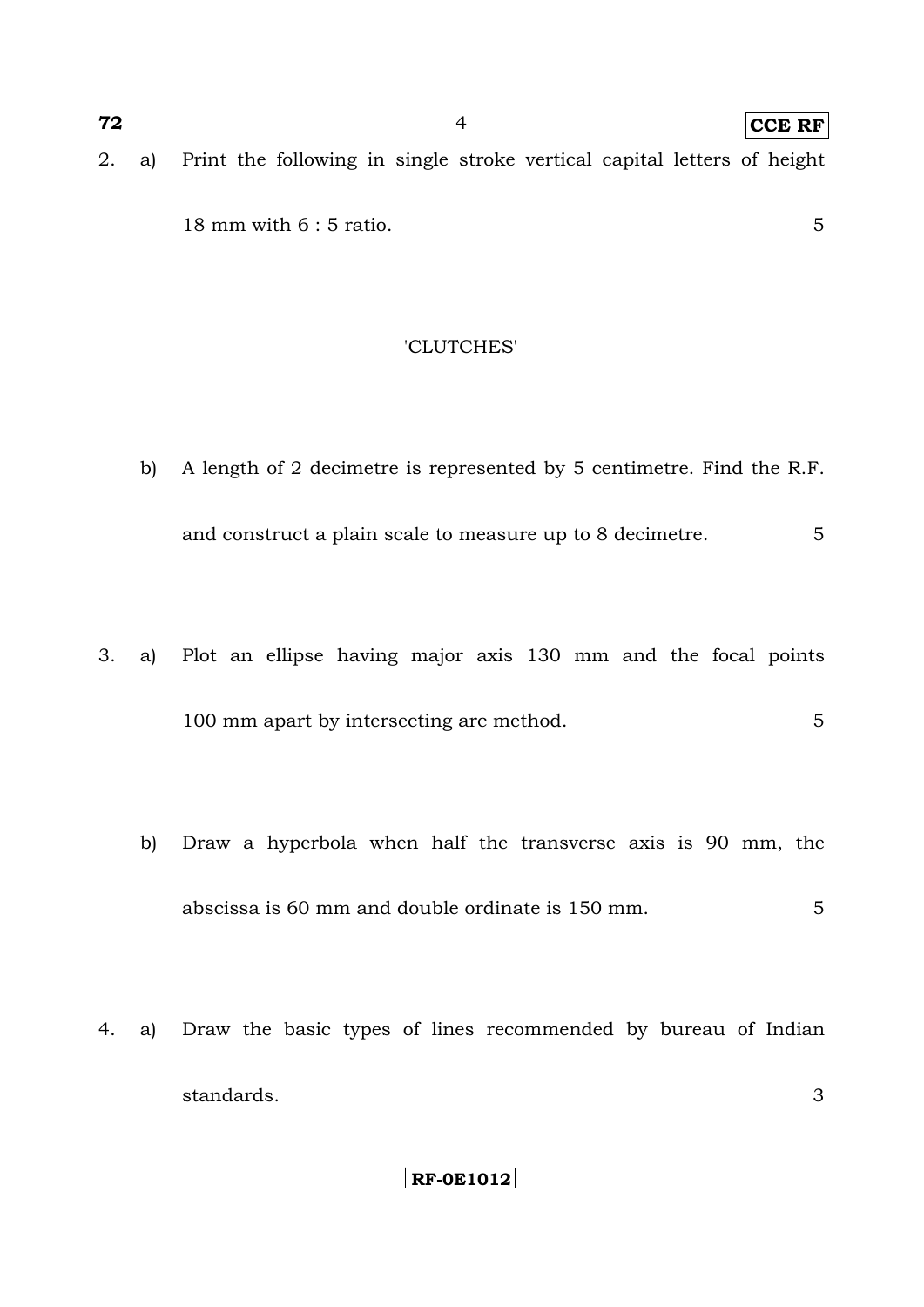## **CCE RF** 5 **72**

b) The pictorial view of an object is shown in Figure No. 1. Draw the

following orthographic views and mark the dimensions :  $\hspace{1.6cm} 7$ 

- (i) Front view Looking in the direction of arrow 'X'
- (ii) Top view  $-$  Looking in the direction of arrow 'Y'
- (iii) Side view Looking in the direction of arrow 'Z'.



**Figure No. 1** 

**RF-0E1012** [ Turn over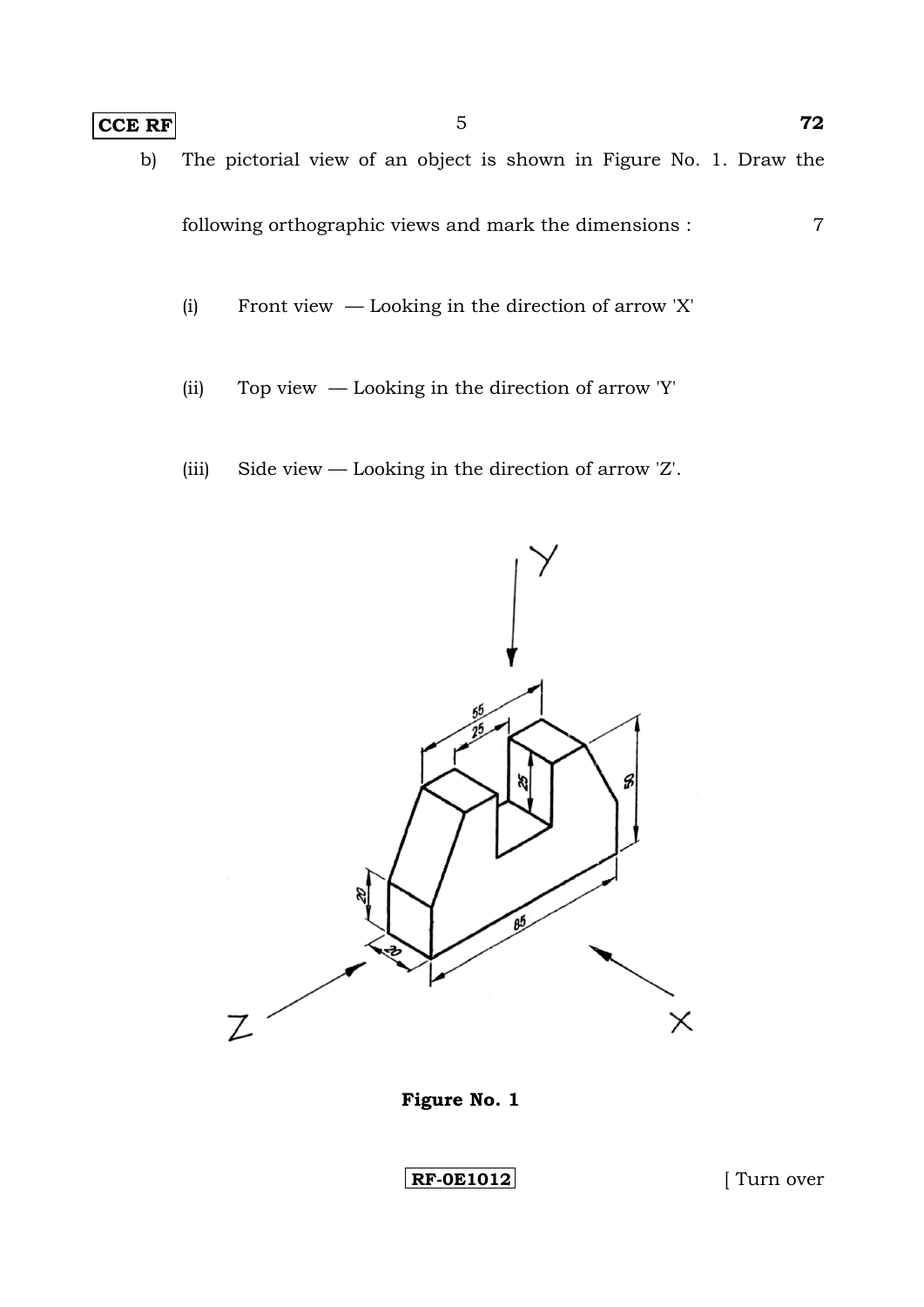## **72** 6 **CCE RF**

5. Figure No. 2 shows the sectional elevation of a flexible coupling. Draw the sectional elevation of a flexible coupling in full size  $(1:1$  size).  $10$ 



## **FLEXIBLE COUPLING**

**Figure No. 2**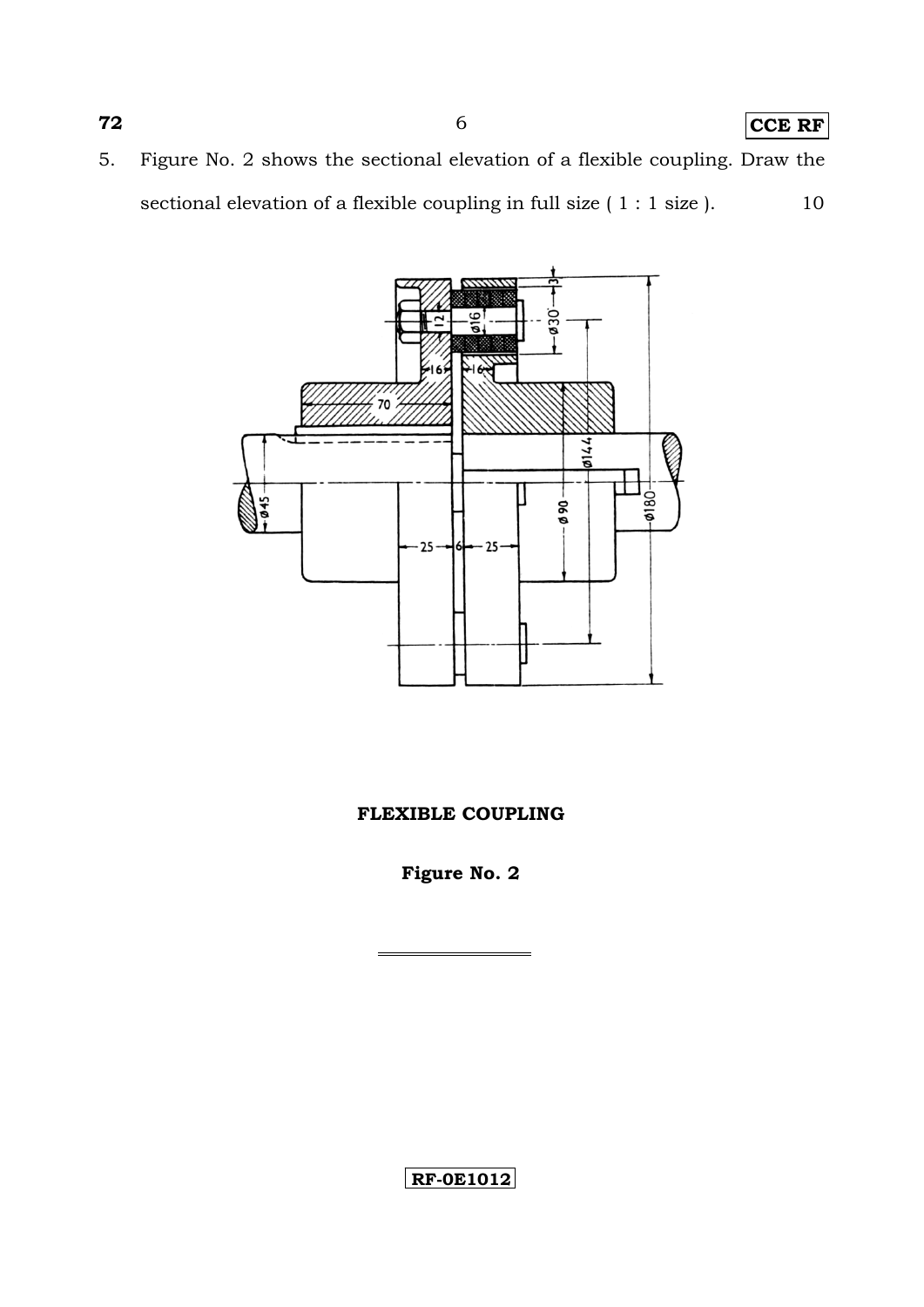# CCE RF